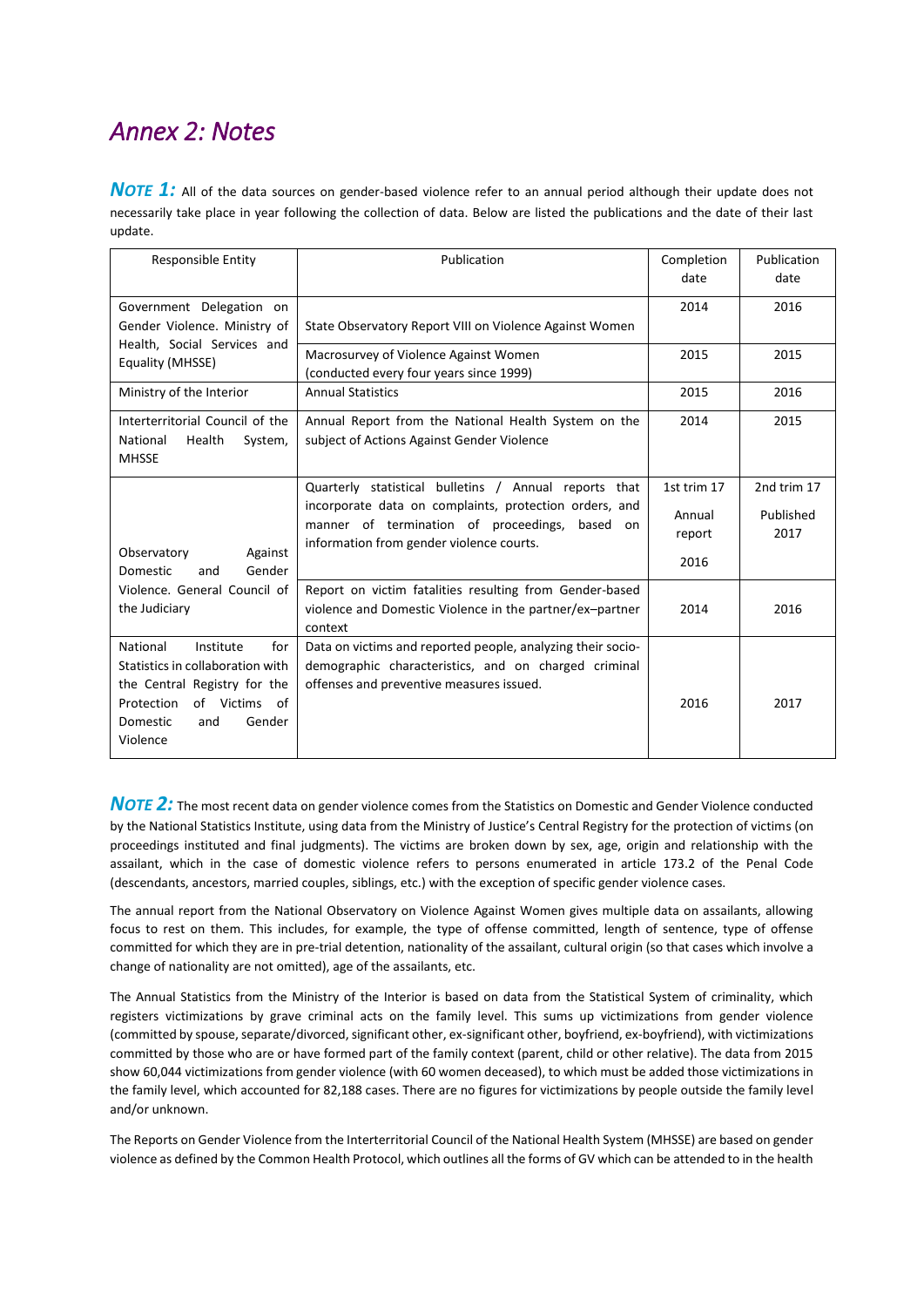

services, not only that of partner or ex-partner. It collects the cases detected by the health system, either at the level of Primary Care (PC) or Specialized Care (SC), through the Clinical History (CH) or Reports of Injuries (RI).

The data referring to 2014 (last report) assumes 98% population coverage, which is to say, there still is not total coverage at the State level, and the data is not homogenous in origin. There are A.C. which use as a major source of data CHs (73.5%), others which use exclusively RIs (24.1%), and others that use both sources (23.1%).

The detection of the type of mistreatment depends on the source that the data come from, the most frequent being physical mistreatment when the source is the RI. When the source is the CH, above all in PC, physical and psychological mistreatment are perceived in greater amounts. Sexual mistreatment continues to be the leas reported, with higher percentages reported in SC. However, the data lose relevance due to the large number of data missing in almost all indicators. The indicator of relationship of the mistreated woman with the assailant is not of a good quality, in addition being biased towards the partner and ex-partner, as the information system itself conditions the non-emergence of other types of assailants.

**NOTE 3:** The implementation of Comprehensive Plan II to Combat the Trafficking in Women and Girls for Purposes of Sexual Exploitation, finally approved for the 2015-2018 period, has been delayed since 2013 due to the political situation and economic crisis. Regarding the different measures of the aforementioned Plan, it should be noted there is: a lack of clarity about the resources and budgets that will be available to each institution to carry out the measures and a lack of communication and coordination with consular authorities of the countries of both victims and traffickers, with the end of carrying out pertinent measures in accordance with the fulfillment of the Palermo Protocol and the Warsaw Convention.

There is an absence of special mention to differently-abled victims, even though the law applies to these persons as to minors, where there do not exist adequate resources or politics for reintegration for these people. With respect to the impact of Organic Act 4/2015, for the Protection of Citizen Security, progress has been scarce. Some data are known at the regional level, but this does not account for all of the information necessary to establish a state of play.

The situation is worrisome in the Centers for Temporary Stay of Immigrants (CTSI) that are found in the Autonomous Cities of Ceuta and Melilla. These centers are spaces of heightened vulnerability, given that potential victims are living there alongside their exploiters.

*NOTE 4:* The European Commission committed itself in June 2015 to relocate, in the period from 2015 to 2017, 160,000 asylum applicants that were already in the EU and to resettle 22,504 of those in refugee camps, with "solidarity quotas" for each of the 28 Member States.

In May 2017, four months before the deadline, the EU had only received 16% of the 182,504, and in Spain only 1,292 of its 17,337 quota, 5.6% of the relocation of 15,888 coming from Greece and Italy and 28% of the resettlement of 1,449 coming from Lebanon and Turkey.

In addition to the EU 2015-17 program, application for asylum and refuge in Spain offers the following data on applicants: 14,887 in 2015, 39% of which are women and 15,755 in 2016. This constitutes the highest ever recorded figure in Spain, but only represents 1% of those received by the 28 EU countries, despite the fact that Spain accounts for 9% of the EU population.

At the close of this report and two months before the expiration of the deadline, in September 2017, the OAR still has not published the 2016 data. Furthermore, in the statistics and in the report "Asylum in numbers 2015," only 4 of 22 data tables are broken down by sex, failing to abide by Spanish law as well as the CEDAW Convention itself in that regard. One of the few pieces of data that can be pulled out about female refugees reveals that 40% of applications and decisions correspond to women. It is important to remark that the majority of data about refugees provided in the present report come from the document prepared by CEAR Spanish Refugee Aid Commission a civil society organization with extensive experience on the subject ("2017 Report: Refugees in Spain and Europe).

This lack of information has prompted the Ombudsperson to request greater publicity of data, including a disaggregation of refugees that includes not only the variable of gender but also membership in vulnerable populations and the time it takes to resolve applications. Furthermore, this almost total lack of official data has led to us relying on only the information provided by the

**NOTE 5:** In the 2016 State Budget, the Ministry of the Interior Program 131P, "Right of Asylum and Statelessness," has €6.2 million. Of this, 48.4% is for the program of resettlement and relocation to the EU, 33.5% for personnel and €270,850, or 4.4%, for contributions to the UNHCR to issue only 300 (out of 10,250) assessment reports on the subject of asylum. In the Ministry of Employment and Social Security, program 321H "Actions in favor of immigrants," has €321.7 million, 90% for